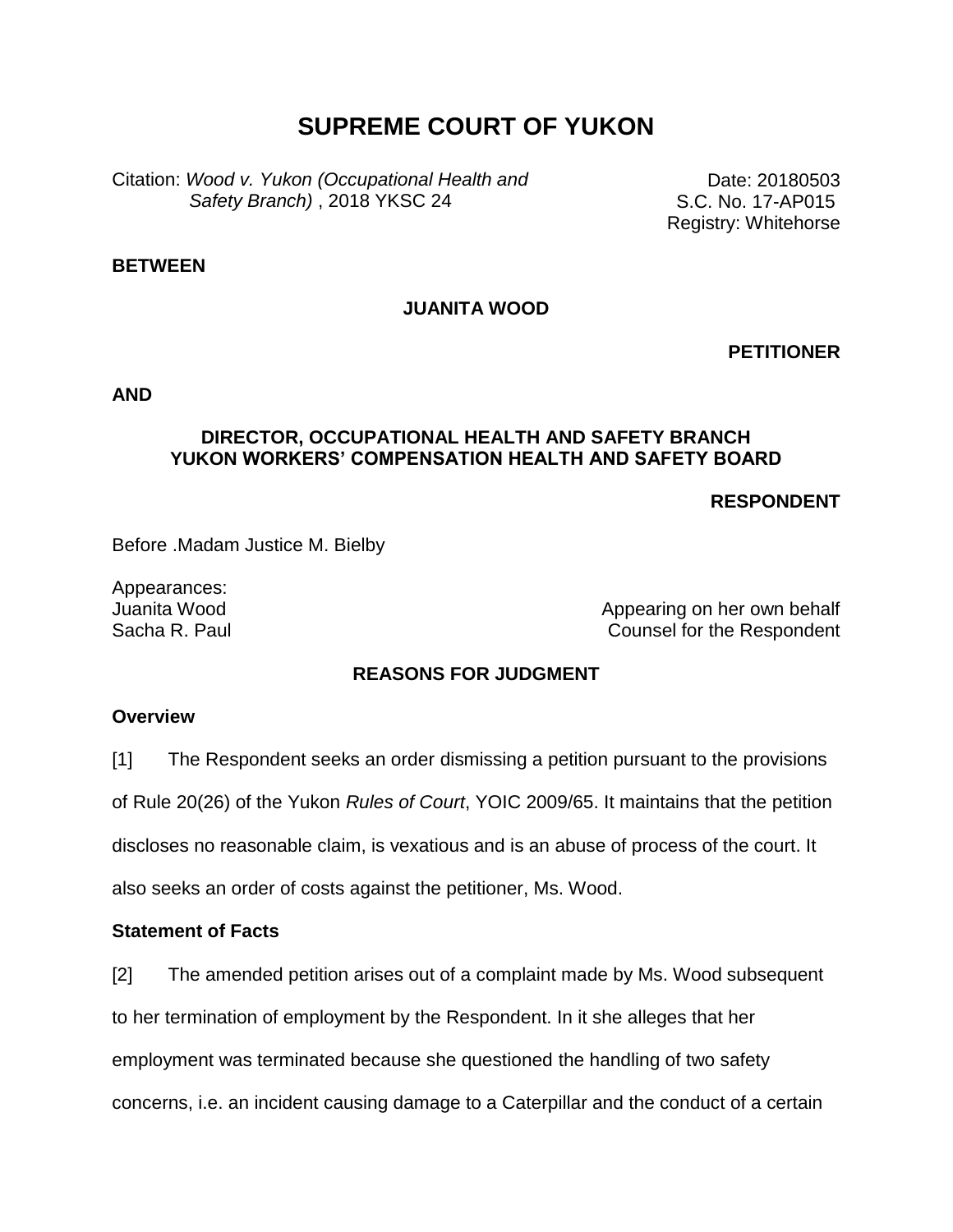safety meeting. That complaint was made pursuant to s 18 of the *Occupational Health* 

*and Safety Act*, RSY 2002, c 159 ("*OHSA*"), which reads:

18(1) No employer or trade union or person acting on behalf of an employer or trade union shall

- (a) dismiss or threaten to dismiss a worker;
- . . .

because the worker has acted in compliance with this Act or the regulations or an order made thereunder or has in good faith sought enforcement of this Act or the regulations

(2) If an employer or trade union or person acting on behalf of an employer or trade union is convicted of a contravention of subsection (1), the convicting court may order

(a) the employer. . . to reinstate the worker to their former employment under the same terms and conditions which they were formerly employed;

. . .

[3] Upon receipt of the complaint, the Respondent Director directed an investigation to be conducted by its safety supervisor who subsequently reported the results of same to Ms. Wood by letter of November 13, 2015. In that letter he concluded that her employment was in fact terminated for the three reasons given by her employer in her letter of termination: speeding while driving a government vehicle; leaving the worksite without approval; and demonstrating a confrontational attitude toward branch personnel and a lack of respect towards supervisors and management. The safety supervisor concluded that her employment was not terminated because she had sought compliance with the *Act* or in good faith sought enforcement of the *Act* or its regulations. He observed that while evidence of her confrontational attitude was demonstrated, in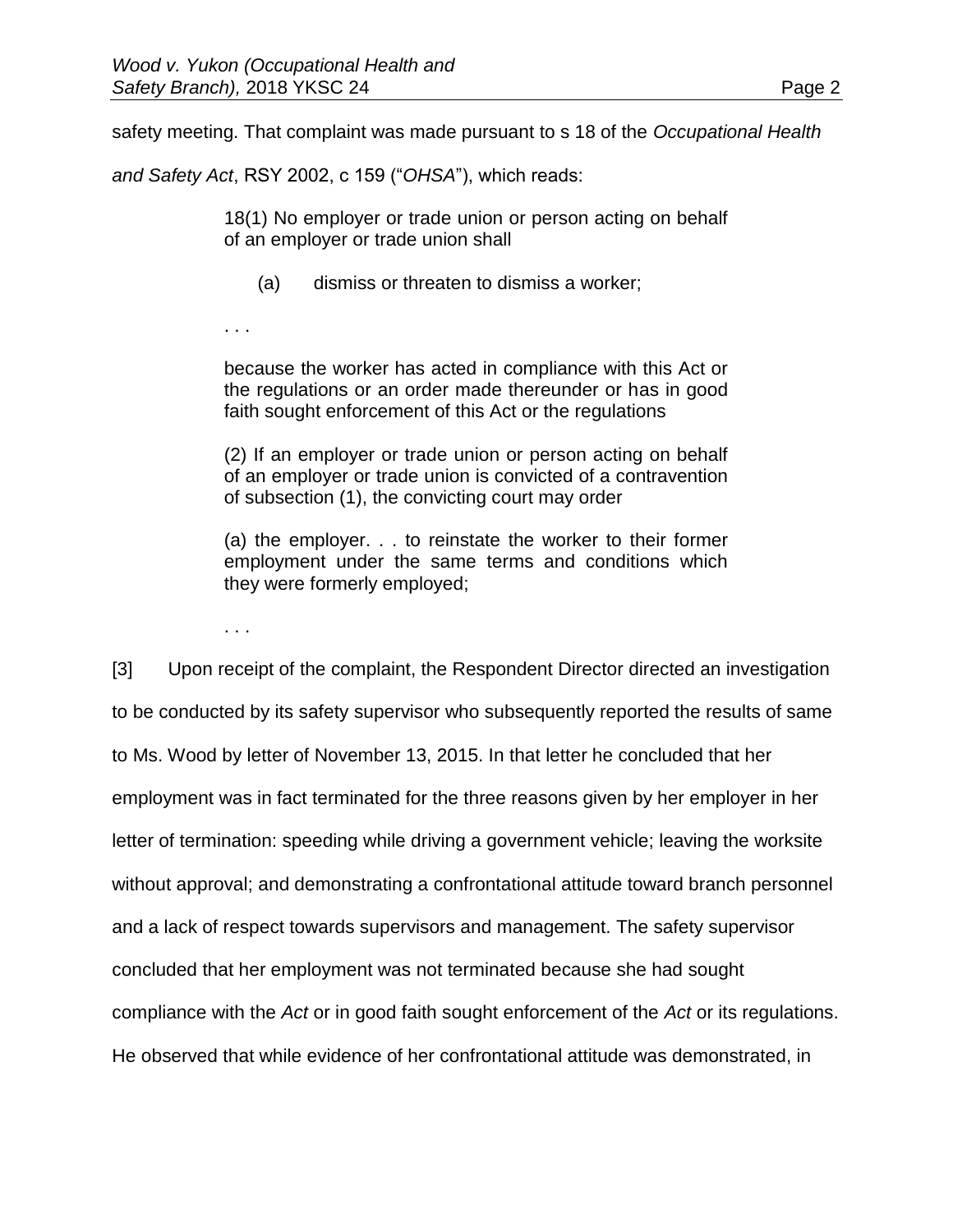part, by her means of questioning the Caterpillar and safety meeting incidents, the fact that she questioned them at all was not a reason for her dismissal.

[4] As a result, the Director declined to initiate a prosecution against the Respondent for breach of s 18(1). The *OHSA* provides that only the Director may prosecute. It states:

> s. 46(2) No proceeding in respect of any offence under this act or the regulations shall be commenced except by the director.

[5] Ms. Wood unsuccessfully appealed the Director's decision not to prosecute to the Yukon Workers' Compensation Health and Safety Board ("YWCHSB"). She also unsuccessfully sought relief from the Yukon Human Rights Commission. She then sued the Government of Yukon, Highways and Public Works by statement of claim issued on May 27, 2016, alleging the same breach of s 18 of the *OHSA* that she raises in this action. Judge Gower struck that action as disclosing no reasonable claim or cause of action, and as being vexatious and constituting an abuse of process in lengthy written reasons issued December 7, 2016: *Wood v Yukon (Highways and Public Works)*, 2016 YKSC 68. On May 25, 2017, the Yukon Court of Appeal quashed Ms. Wood's appeal from Judge Gower's decision on the basis that it was "devoid of merit and bound to fail": *Wood v Yukon (Highways and Public Works)*, 2017 YKCA 4, at para 24.

[6] On April 27, 2017, Ms. Wood filed a separate petition seeking judicial review of the decision to terminate her employment. Argument is set on that application for next month. She has also sought to have the YWCHSB reconsider its decision to dismiss her appeal, but has then withdrawn that request. She further commenced and then withdrew a private information alleging a breach of s 18(1) of the *OHSA*, all within the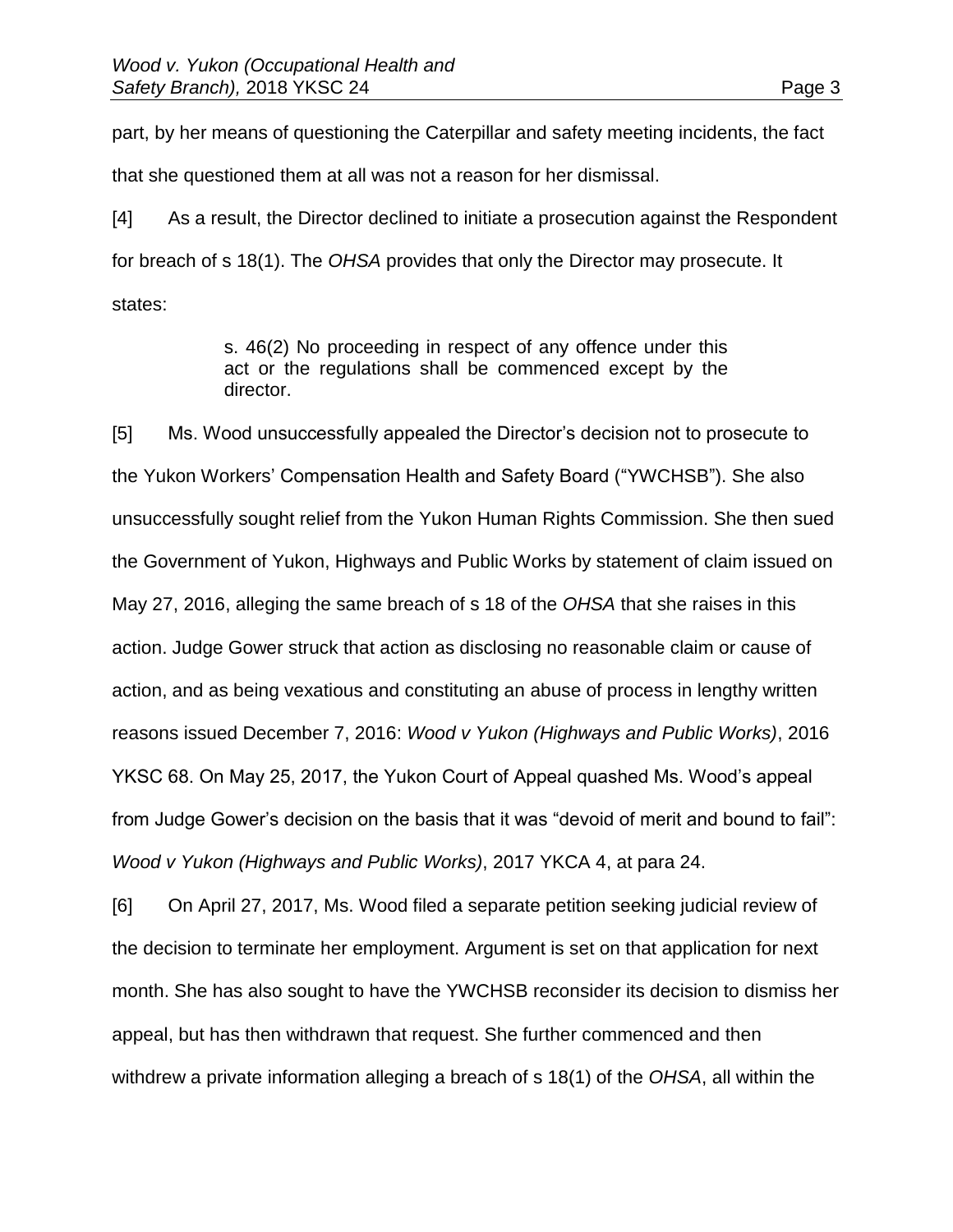last year. This petition was then filed January 22, 2018, and has been amended by her several times up to and including April 23, 2018. While that last amendment was filed after Respondent's counsel had filed his materials in relation to this application, that counsel did not seek an adjournment to allow him to respond to any changes in this final amended petition.

### **ISSUES**

- 1. Should the petition be struck as a collateral attack on a previous order?
- 2. Should the petition otherwise be struck out pursuant to the provisions of Rule 20(26) of the Yukon Rules of Court?

### **ANALYSIS**

# **Issue 1: Should the petition be struck as a collateral attack on a previous order?**

[7] A litigant cannot make a collateral attack on a previous order binding the parties: *Quebec (Attorney General) v Laroche*, 2002 SCC 72, [2002] 3 SCR 708. An improper attempt to relitigate is an abuse of process. As the Supreme Court of Canada stated in *Toronto (City) v CUPE, Local 79*, 2003 SCC 63, at paras 35, 37, [2003] 3 SCR 77 *("CUPE"*):

> Judges have an inherent and residual discretion to prevent an issue of the court's process. This concept of abuse of process was described at common law as proceedings "unfair to the point that they are contrary to the interest of justice". . .

. . .

. . . [In] *Canam Enterprises Inc. v. Coles* (2000), 2000 Can LII 8514 (Ont. CA), 51 O.R. (3d) 481 (C.A.), at para. 5[6], *per* Goudge, J.A., dissenting (approved [2002] 3 S.C.R. 307, 2002 SCC 63 (CanLII). . .: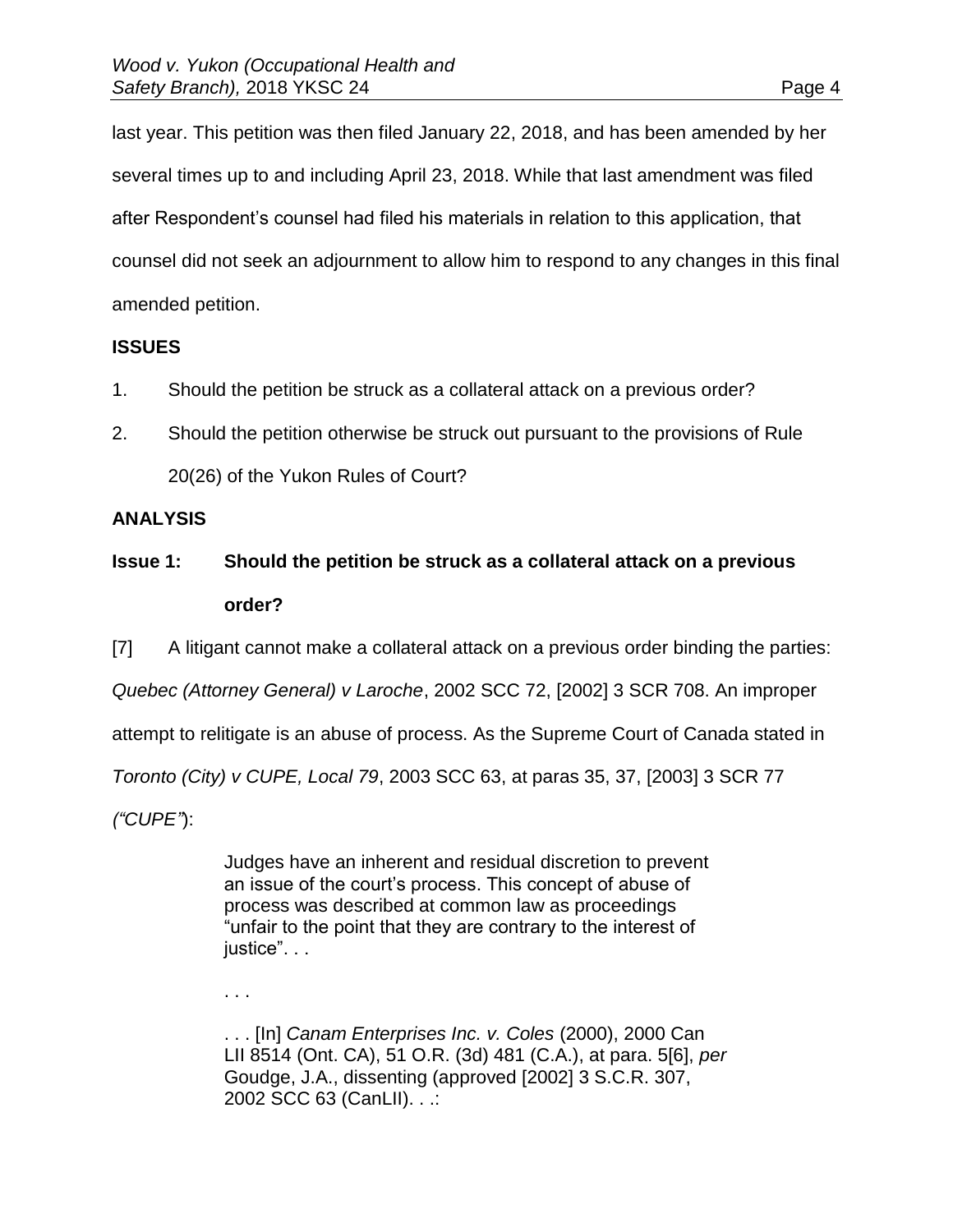One circumstance in which abuse of process has been applied is where the litigation before the court is found to be in essence an attempt to relitigate a claim which the court has already determined.

[8] At para 38 of *CUPE*, the Court cited DJ Lange's *The Doctrine of Res Judicata in* 

*Canada* (Markham, Ont: Butterworths, 2000) at pp 624-25:

The two policy grounds, namely, that there be an end to litigation and that no one should be twice vexed by the same cause, have been cited as policies in the application of abuse of process by relitgation. Other policy grounds have also been cited, namely, to preserve the courts' and the litigants' resources, to uphold the integrity of the legal system in order to avoid inconsistent results, and to protect the principle of finality so crucial to the proper administration of justice.

[9] In his decision in *Wood v Yukon*, Judge Gower struck Ms. Wood's statement of

claim asking for, essentially, the same relief as she seeks in this action. In so doing, he

found at para 48:

I conclude that Ms. Wood's amended statement of claim, filed October 6, 2016, discloses no reasonable claim or cause of action. This is because it is based entirely on s. 18 of the *OHSA*, which does not create a civil cause of action. Rather, it creates the possibility of a summary conviction prosecution against an employer for an offence. In the case at bar, that offence would be for dismissing a worker because the worker has, in good faith, sought enforcement of the *OHSA*. Ms. Wood is simply mistaken when she states in her written outline that s. 18 "creates a civil cause of action for a prohibited reprisal".

[10] He went onto conclude that the statement of claim was also vexatious at para 49

of his reasons for decision:

I further conclude that the amended statement of claim is unnecessary and vexatious. This is because it purports to be an appeal from Ms. Wood's dismissal on probation when, as a member of the Public Service Alliance of Canada, she has already exhausted the appeal process for that decision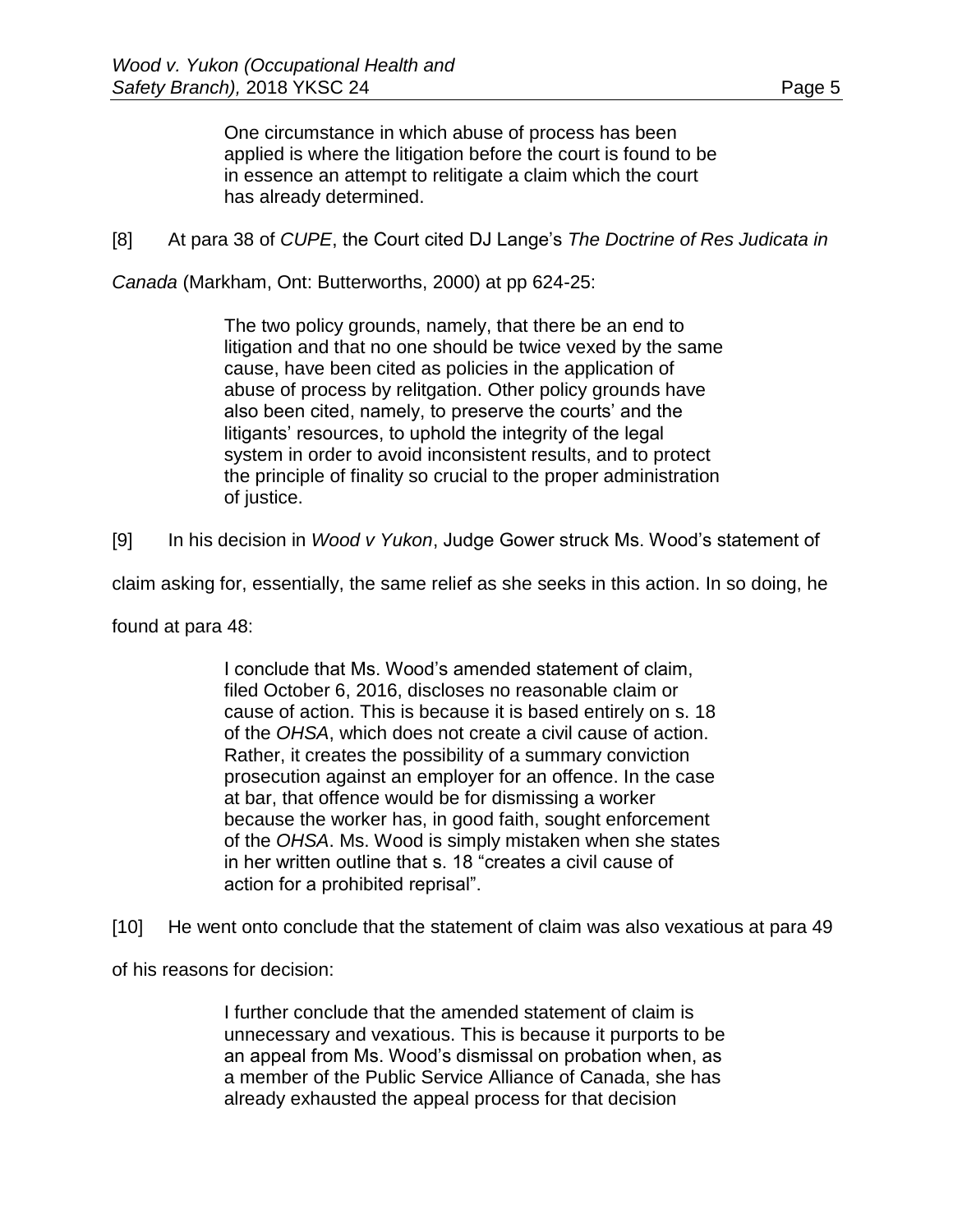through the application of the *Public Service Labour Relations Act,* and the Collective Agreement. There is simply no right of appeal from the decision of the Deputy Minister of HPW of March 5, 2015. It is therefore obvious that Ms. Wood's action cannot succeed.

[11] Judge Gower also held that the statement of claim should be struck out as it was

an abuse of process, stating at paras 50-51:

Finally, I conclude that the amended statement of claim constitutes an abuse of process. As Ms. Wood herself acknowledged at the hearing, the "same facts" underlie her appeal to the Deputy Minister, her proceedings before the YWCHS Board, her proceedings before the Yukon Human Rights Commission, and now her action in this Court. Her focus in each forum was slightly different, but the factual matrix in each case turns on her perception that she has been wrongfully dismissed. . . [T]his is the fourth forum that Ms. Wood has accessed to relitigate her dismissal on probation.

Furthermore, Ms. Wood chose not to pursue her right of appeal from the Appeal Tribunal to the YWCHS Board. Rather, on the very day she withdrew her appeal, she commenced the within court action. That constitutes a collateral attack on the Appeal Tribunal['s decision] and is an additional basis for concluding that this court action is an abuse of process.

[12] While Ms. Wood has again chosen a different procedural vehicle to advance her

claim in the current action, and has chosen a different branch of the Government of

Yukon as a Respondent, the basis for her claim is identical to the one Judge Gower has

previously decided discloses no cause of action, is vexatious and is an abuse of

process. Ms. Wood is bound by the substantive results of Judge Gower's decision. She

is not entitled to reargue her claim simply by choosing another procedural vehicle, this

time a petition, whereas the action before Judge Gower was advanced by way of

statement of claim.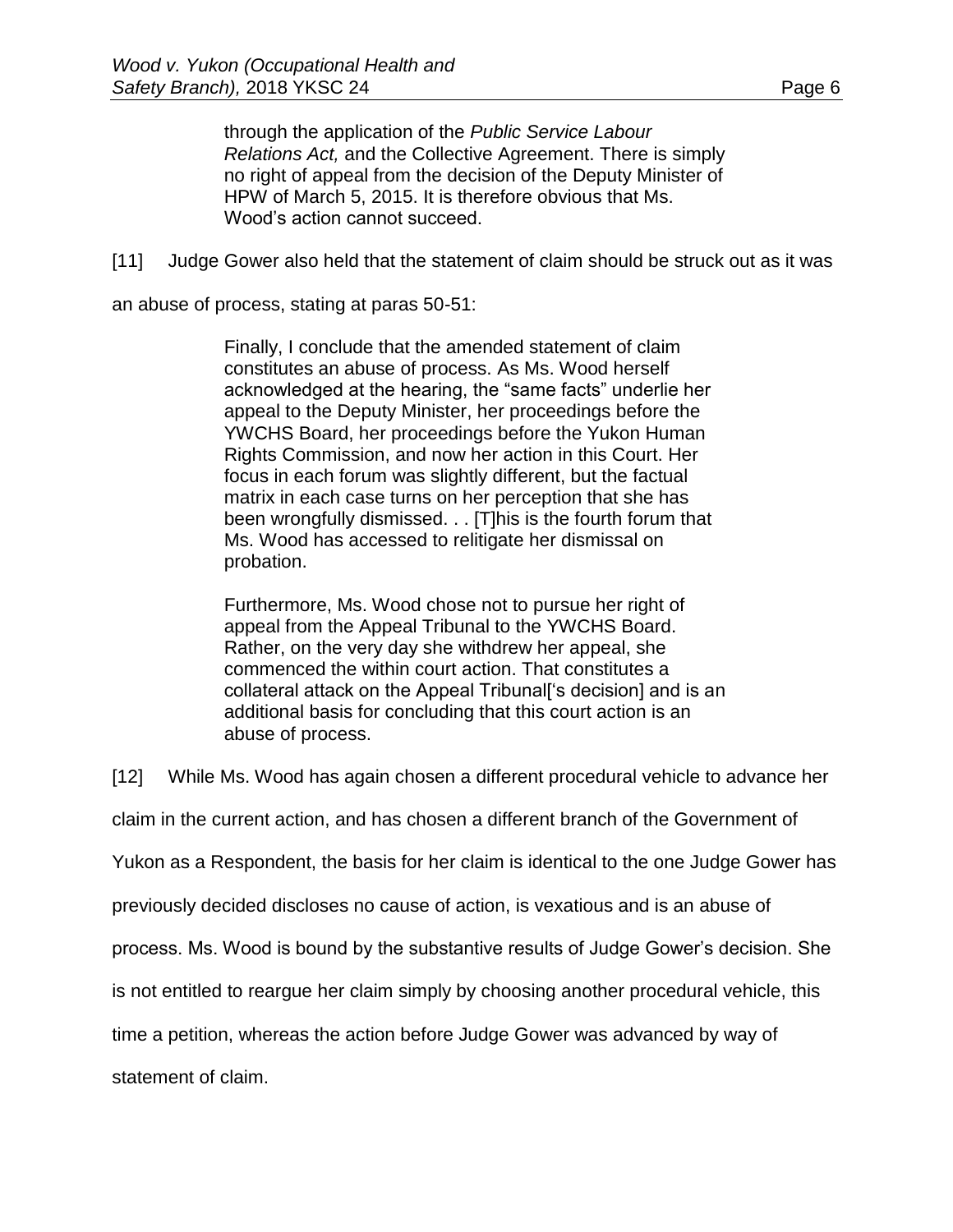[13] She has therefore advanced a collateral attack on Judge Gower's decision. Her

petition is struck as a result as being an abuse of process of the court.

# **Issue 2: Should the petition otherwise be struck out pursuant to the**

## **provisions of Rule 20(26) of the Yukon Rules of Court?**

[14] While it is not necessary to address the issue further, I observe that even had

Judge Gower not made his decision in 2016 YKSC 68, I would have struck Ms. Wood's

petition as disclosing no reasonable claim, as being vexatious and as being an abuse of

the process of the court.

[15] Rule 20(26) of the Yukon *Rules of Court* gives me the authority to do so. It

provides:

## **Scandalous, frivolous or vexatious matters**

(26) At any stage of a proceeding the court may order to be struck out… any…petition… on the ground that:

(a) it discloses no reasonable claim or defence as the case may be,

(b) it is unnecessary, scandalous, frivolous or vexatious,

. . .

(d) it is otherwise an abuse of the process of the court

and the court may grant judgment or order the proceeding to be …dismissed and may order the costs of the application to be paid as special costs.

# **Rule 20(26)(a) – No Reasonable Claim**

[16] First, I conclude Ms. Woods' claim is not reasonable because she has no chance

of success in obtaining reinstatement of her employment through this petition. She has

argued that s 18 of the *OHSA* can be interpreted to provide her with the right to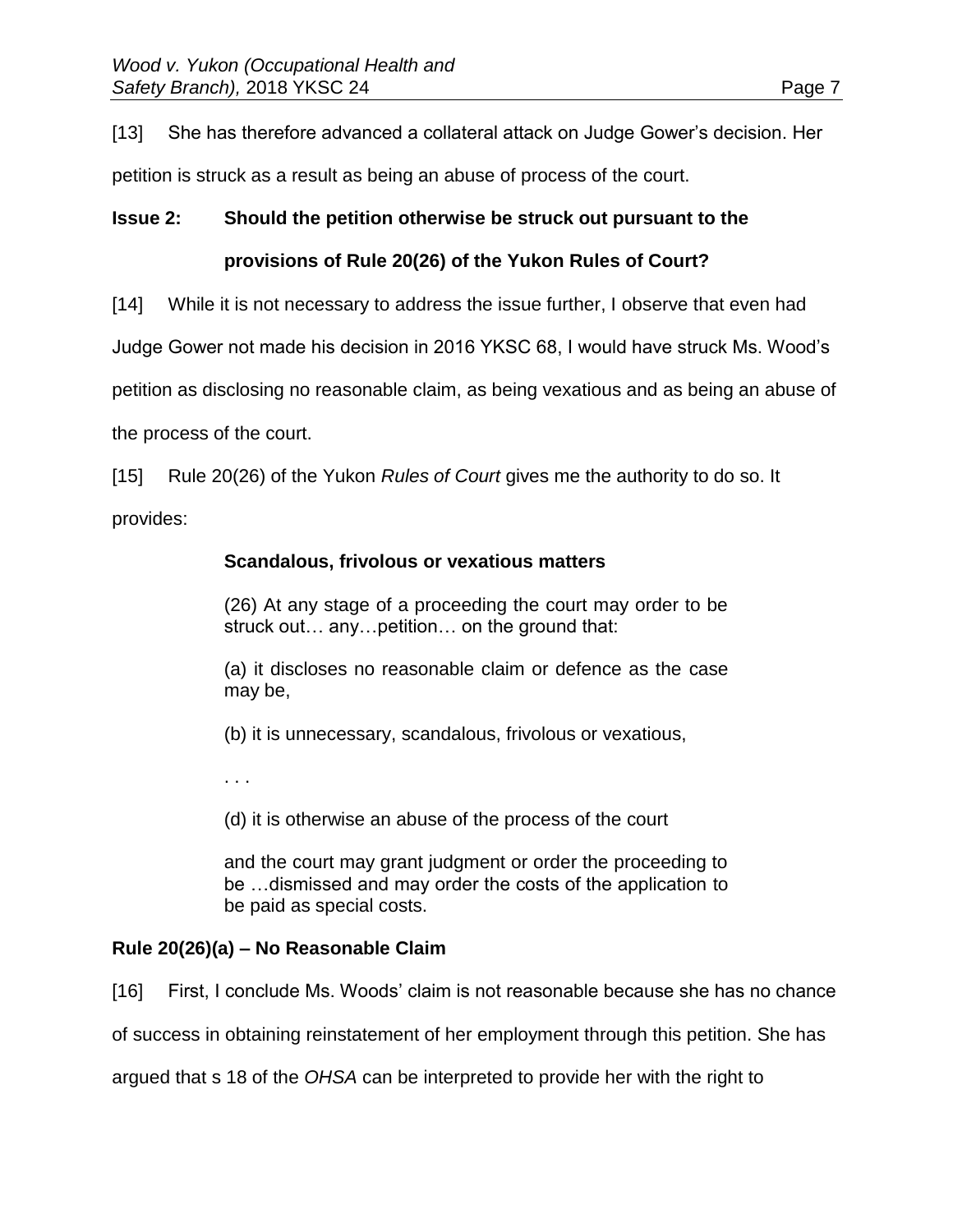commence a civil action for reinstatement, but the only recourse created by that section is by way of prosecution and the only person who may initiate a prosecution is the Respondent Director pursuant to the express provisions of s 46(2) of the same legislation. Ms. Woods is therefore, not entitled to start her own litigation against the Respondent, or anyone, to enforce s 18.

[17] That is because s 18(2) expressly provides the right to reinstatement only upon conviction of the employer. It reads "if an employer…is convicted of a contravention of subsection (1), the convicting court may order (a) the employer. . . to reinstate the worker into their former employment. . . ". This section is not ambiguous. It does not mean that a dismissed worker may sue civilly in any format for reinstatement upon alleging that one or more of the reasons for her termination arose from her good faith attempts to enforce the *Act*.

[18] Ms. Wood complains that the Director had an investigation of the substance of her claim conducted and decided not to prosecute her employer based on the results of that investigation. She says that because the *OHSA* does not expressly direct such an investigation, the Director had no right to conduct it and no right to decline to prosecute. She argues that the legislation should be interpreted to mean that once a complaint is filed, the Director is obliged to launch a prosecution of the employer who is the subject matter of the complaint, without more.

[19] However, the legislation does not contain an express provision precluding investigation and I conclude it should be interpreted to permit the approach used by the Director in this case. Absent investigation, the Director is unlikely to obtain sufficient evidence upon which to sustain a conviction. A parallel to Ms. Wood's argument is that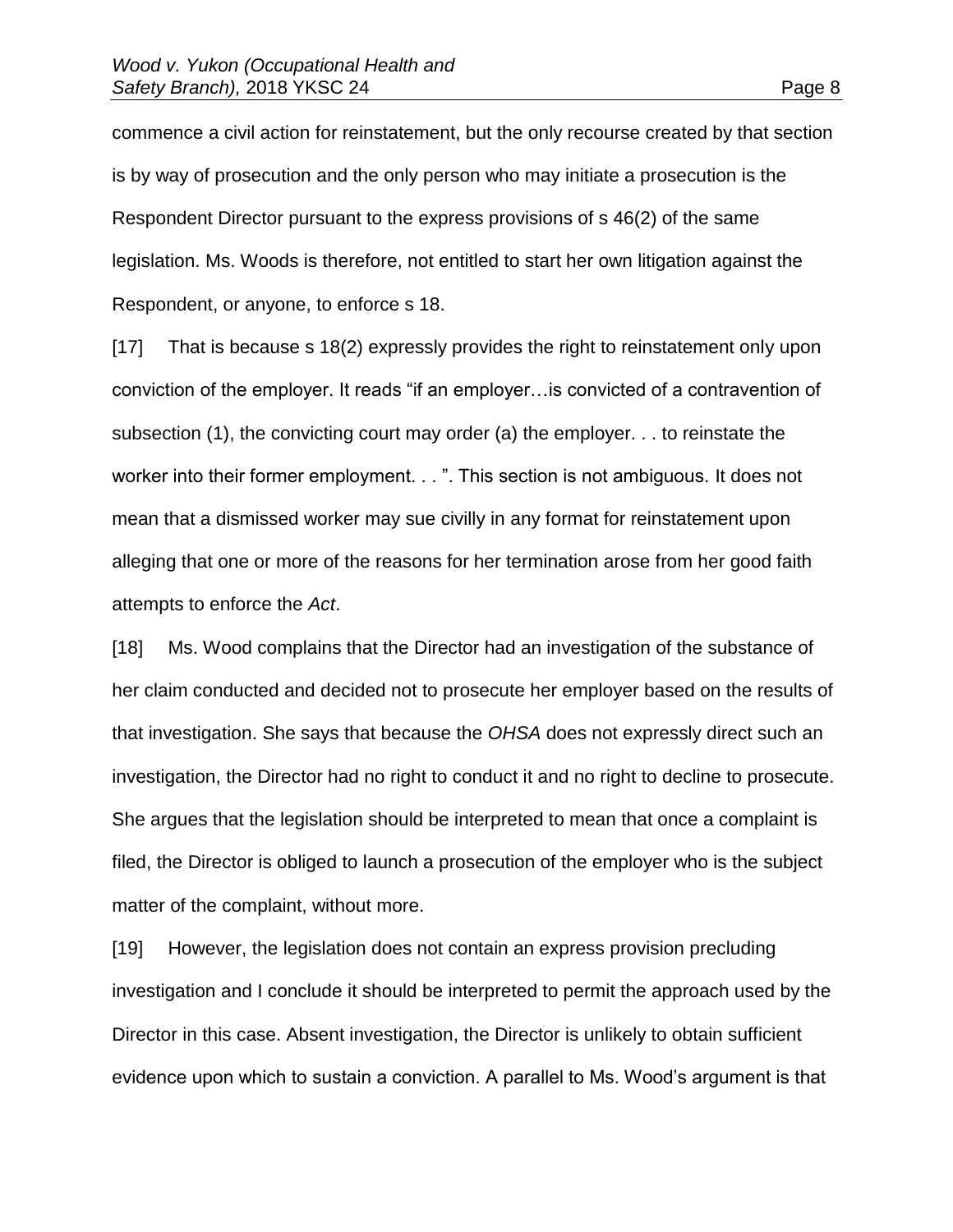the police should be obliged to lay a charge whenever they receive a complaint, without any attempt to gather evidence to substantiate that charge. That would lead to many unsuccessful prosecutions, with attendant wasted resources.

[20] While the *OHSA* creates an express obligation to conduct an investigation in certain circumstances, I do not conclude the absence of such a provision in regard to s 18 complaints means no investigation should occur for this reason. By way of example, while s 16 of the *OHSA* expressly creates an obligation to investigate when an employee refuses to work because of safety concerns, and s 17 creates an express right of appeal of the resulting report, the absence of such provisions in s 18 cannot be interpreted to mean the Legislature intended to preclude investigation to determine whether a conviction was likely should a s 18 prosecution be undertaken or to limit the Respondent's discretion not to prosecute in such a situation.

[21] While Ms. Woods is deeply suspicious that the Director always chooses not to prosecute s. 18 complaints, and of his apparent practice of requesting the party laying a complaint to submit to an interview by a safety officer wherein that officer attempts to resolve the complaint other than by prosecution, there is no evidence to suggest that s. 18 prosecutions never take place, or that employers are being permitted to terminate workers who advance safety concerns without recourse. Her belief that other workers in the Yukon would be assisted by removal of the Director's discretion, does not translate into a right on her part to advance a claim on their behalf.

[22] More particularly, the directions contained in Rule 8(3) or elsewhere in the Yukon *Rules of Court* which may relate to statement of claim do not create a special means by way Ms. Wood can obtain reinstatement for breach of s 18 of the *OHSA*. This provision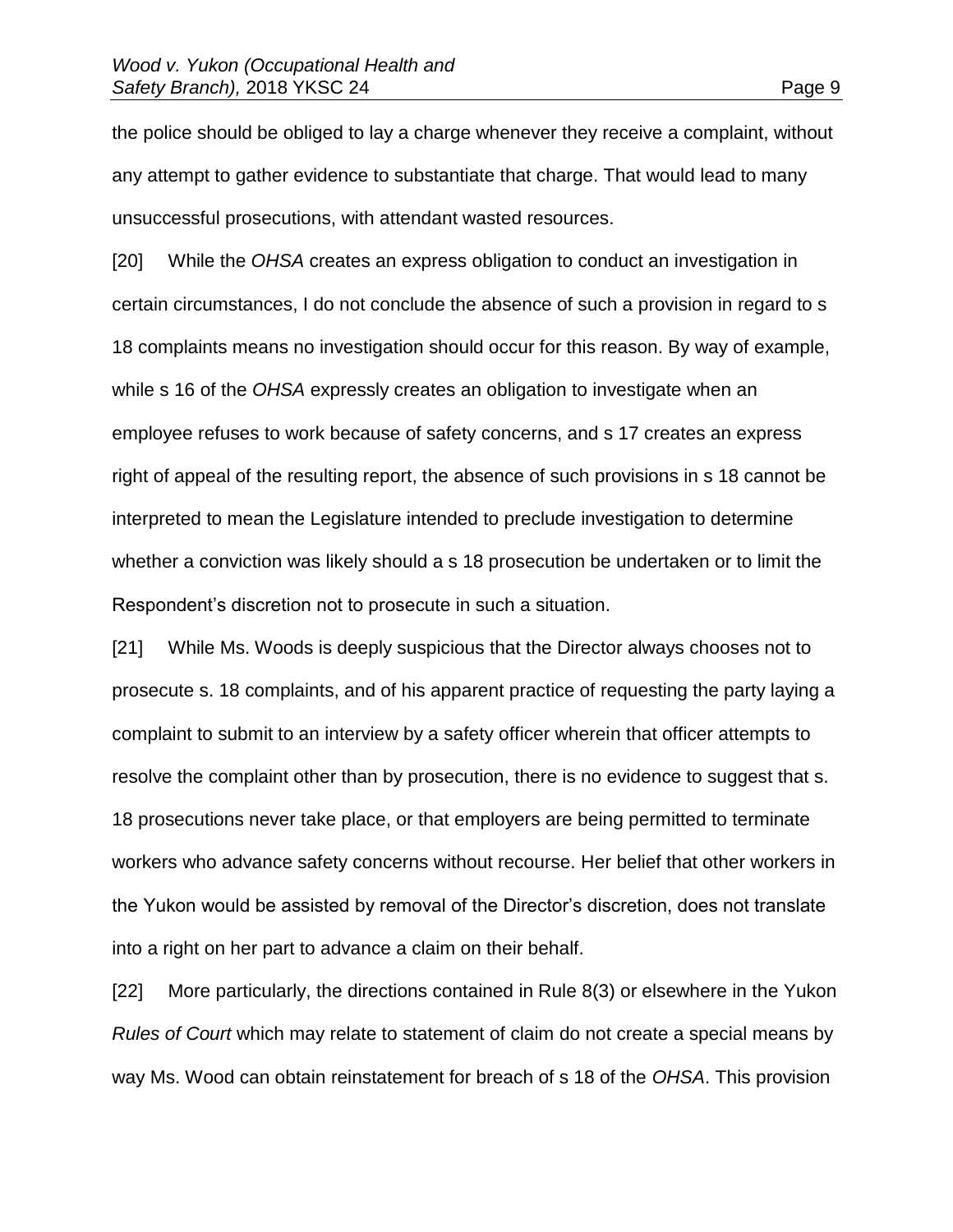addresses the mechanism by which a lawsuit is commenced; it does not create a right to sue.

# **Rule 20(26)(b) – Vexatious Litigation**

[23] Second, Ms. Wood's petition should be struck because it is vexatious. In addition to attempting to advance a claim which has already been determined, she is attempting to use a vehicle created to punish employers for breach of a statutory duty to create a right to reinstatement for herself.

[24] As set out in *McDiarmid v Yukon (Government of)*, 2014 YKSC 31 at para 15, the

test for ruling an action is vexatious requires the respondent to demonstrate "that the

[petition] is groundless or manifestly futile, or that it is not in an intelligible form, or that it

was instituted without any reasonable grounds whatsoever for an ulterior purpose": see

also *Ramirez v Mooney*, 2017 YKSC 22 at para 40. A non-exhaustive list of factors set

out in *Dawson v Dawson*, [2014 BCCA 44](https://www.canlii.org/en/bc/bcca/doc/2014/2014bcca44/2014bcca44.html) at para 16 citing *Re Lang Michener and* 

*Fabian*, [1987 CanLII 172 \(ONSC\)](https://www.canlii.org/en/on/onsc/doc/1987/1987canlii172/1987canlii172.html) at para 19, 37 DLR (4th) 685, in assessing an

application to declare a litigant vexatious is also of assistance, and includes:

(a) the bringing of one or more actions to determine an issue which has already been determined by a court of competent jurisdiction constitutes a vexatious proceeding;

(b) where it is obvious that an action cannot succeed, or if the action would lead to no possible good, or if no reasonable person can reasonably expect to obtain relief, the action is vexatious;

(c) vexatious actions include those brought for an improper purpose, including the harassment and oppression of other parties by multifarious proceedings brought for purposes other than the assertion of legitimate rights;

(d) it is a general characteristic of vexatious proceedings that grounds and issues raised tend to be rolled forward into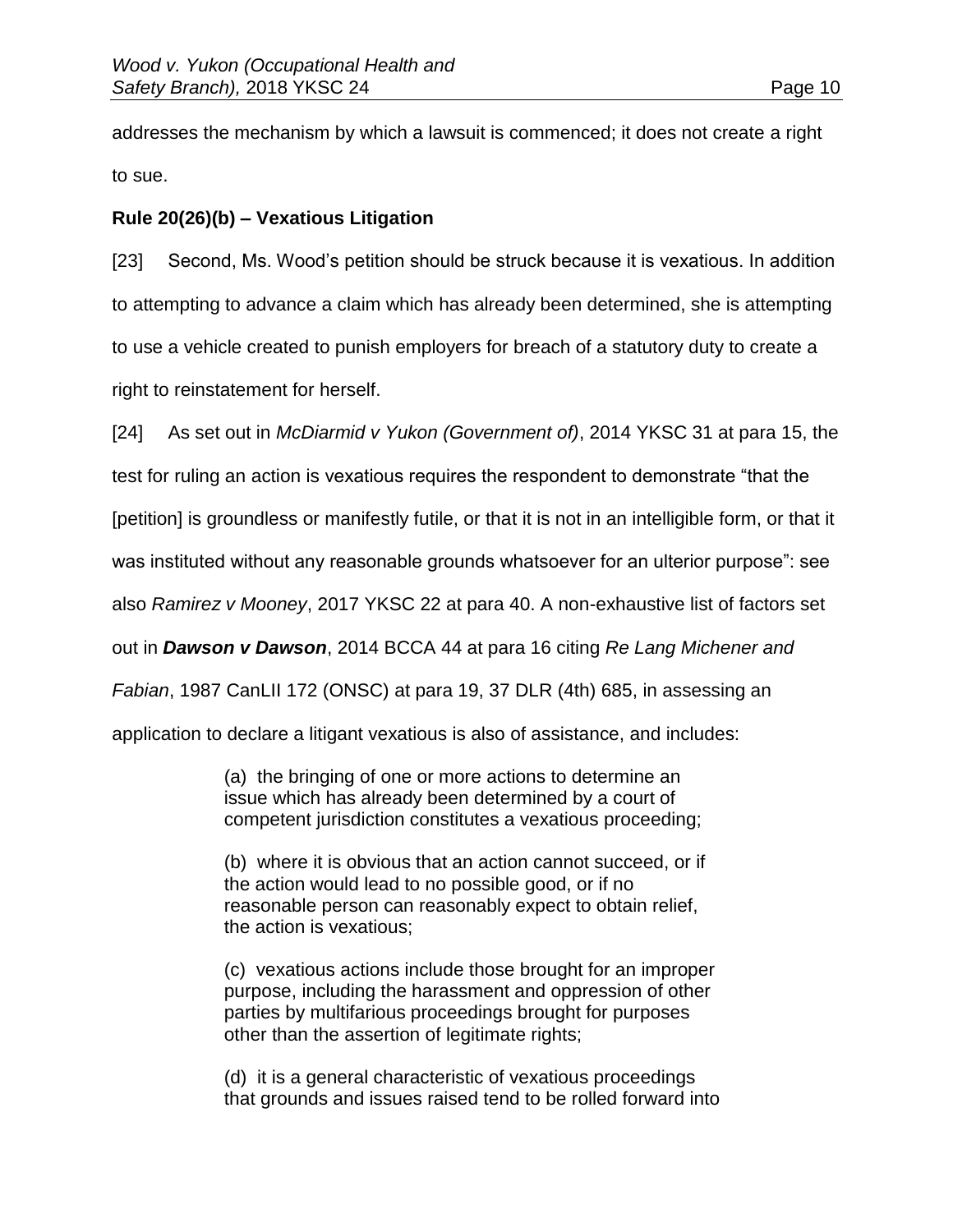subsequent actions and repeated and supplemented, often with actions brought against the lawyers who have acted for or against the litigant in earlier proceedings;

. . .

[25] The petition pursued by Ms. Woods and the history of her persistent litigation of this issue meets many, if not all of these factors.

### **Rule 20(26)(d) – Abuse of Process**

[26] Third, most obviously, Ms. Wood's petition is an abuse of process because it was commenced well after the expiry of the one year limitation period found in s 46(1) of the *OHSA* which reads:

> A prosecution under this Act shall not be commenced after the expiration of one year after the commission of the alleged offence.

[27] Therefore, even if Ms. Wood had convinced me that she had been dismissed for attempting to enforce provisions of the *OHSA*, and her evidence falls far short of that, she has no remedy available to her under that legislation. It is now more than 3 years since the termination of her employment and more time than that since the conduct which she alleges led to her termination of employment. And, s 18 does not create a parallel civil process to the prosecution to which the one year limitation period has no application. To allow Ms. Wood to continue with this petition in the face of that circumstance would be to permit her to continue an abuse of process.

### **Costs**

[28] The Respondent has sought, and is entitled to receive, costs from Ms. Wood in light of its success in this application. Its counsel may write me no later than May 15th, copied to Ms. Wood by email and regular mail, proposing a dollar amount of costs to be